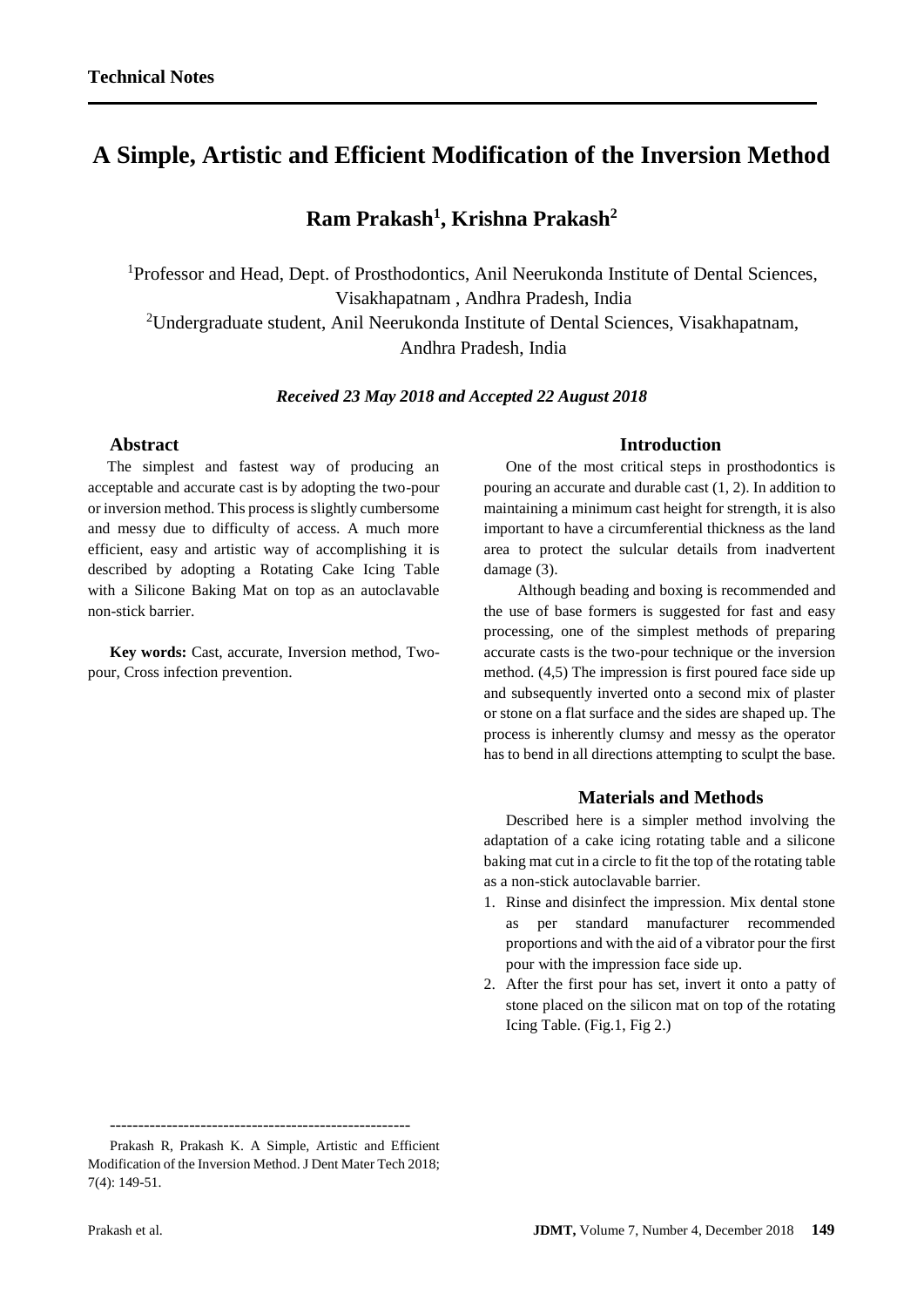



3. Shape the sides with a flexible spatula while rotating the table clockwise or counter-clockwise as desired similar to a potter's wheel. (Fig. 3, Fig.4)



4. Once the stage of initial setting commences lift off the impression tray and cast from the silicon mat with ease for final smoothening of sides with a small piece of water emery paper. (Fig. 5, Fig 6.)





5. After the final set, remove the cast. Shape and smooth the land area using a utility knife as it is safer than a B.P. handle and blade and use water emery paper to smoothen the trimmed land area. (Fig.7.)



6. Rinse the silicone mat and autoclave to ensure ideal cross infection prevention and workspace hygiene.